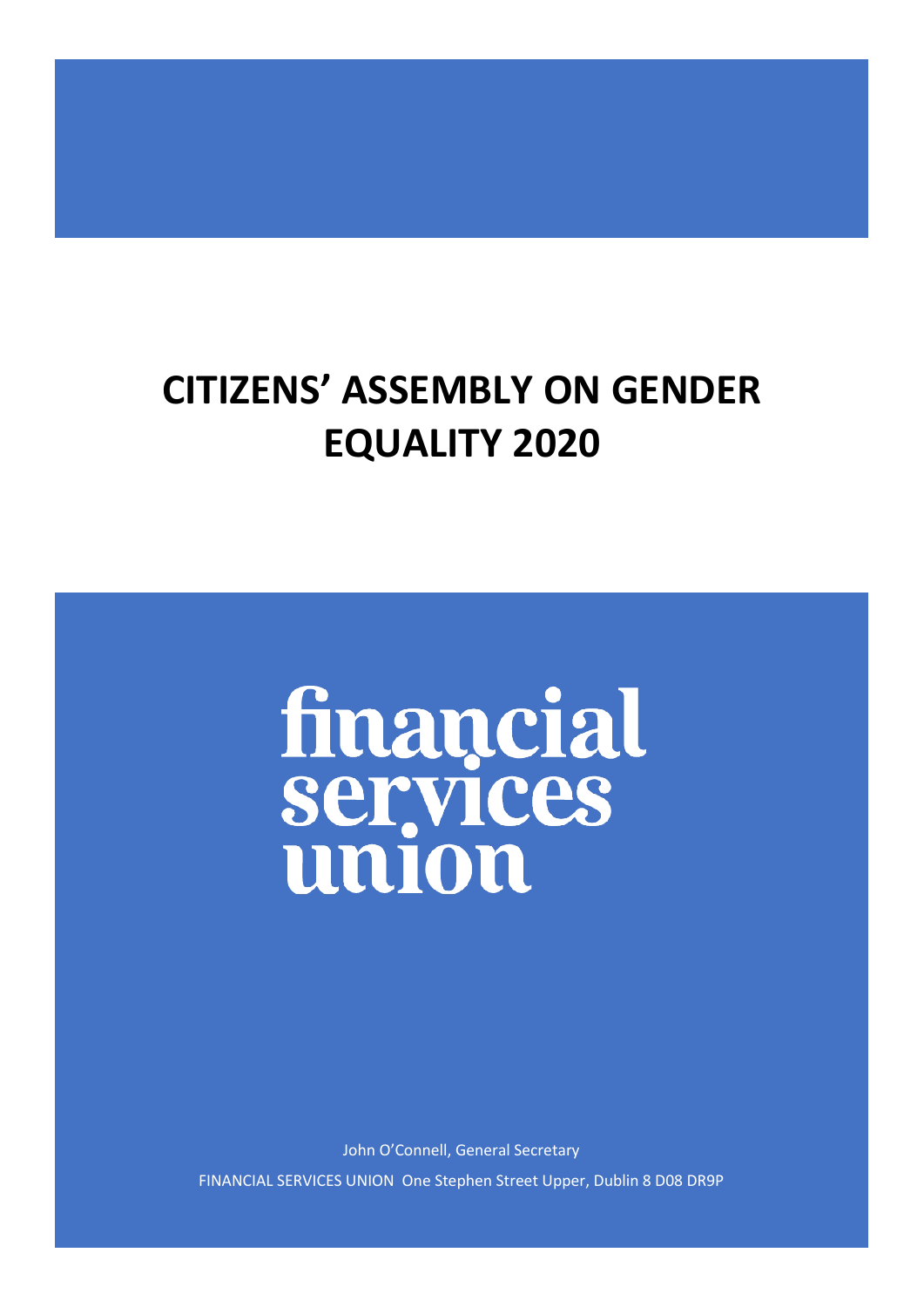# Contents

| Theme 2: Work: Gender Discrimination & Occupational Segregation by Gender and the Gender Pay |  |
|----------------------------------------------------------------------------------------------|--|
|                                                                                              |  |
|                                                                                              |  |
|                                                                                              |  |
|                                                                                              |  |
|                                                                                              |  |
|                                                                                              |  |
|                                                                                              |  |
|                                                                                              |  |
|                                                                                              |  |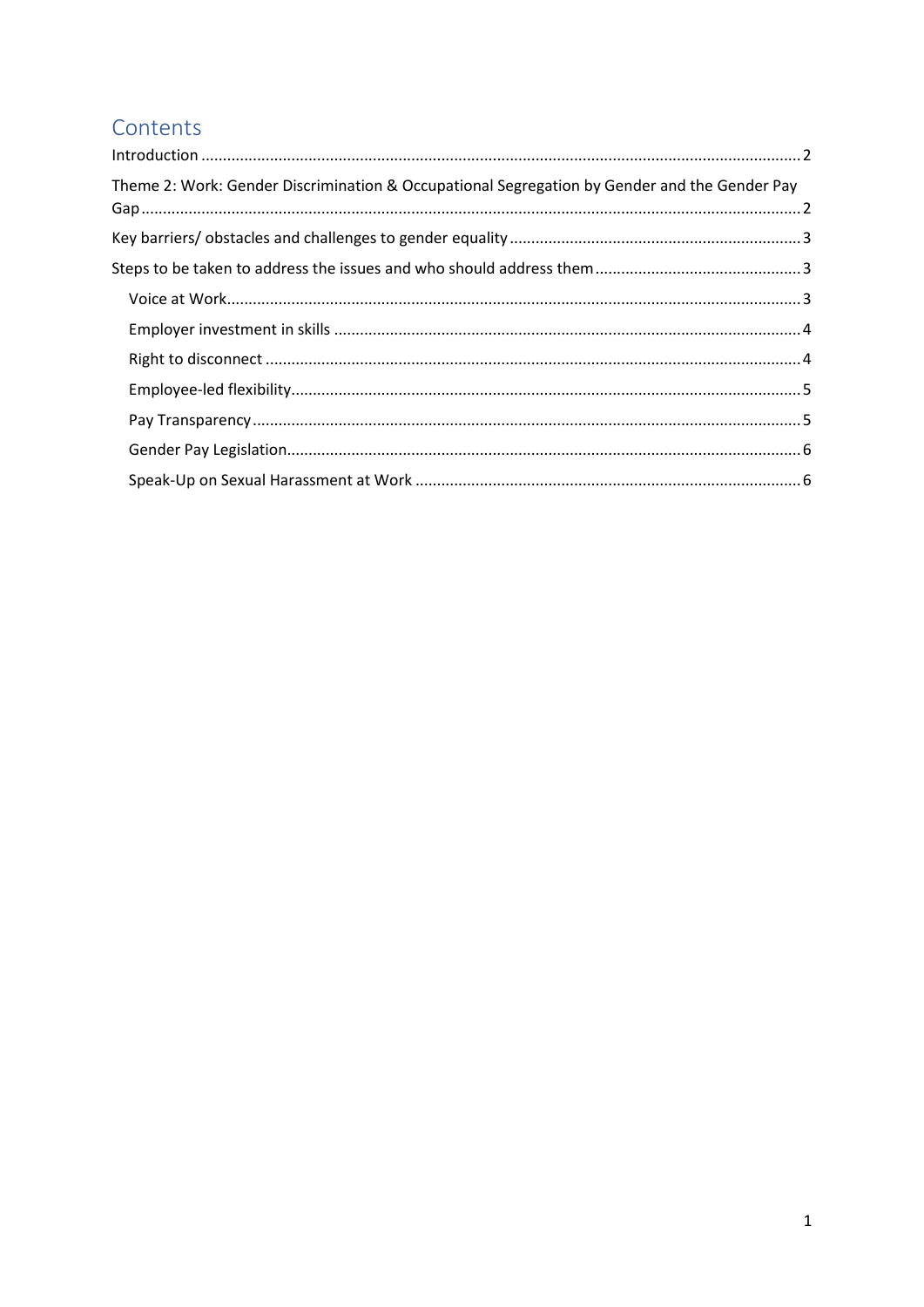### <span id="page-2-0"></span>**INTRODUCTION**

We welcome the opportunity to put forward this submission on behalf of our members to this important consultation process. We support the necessary work of this citizens' assembly and the debate about how to radically improve gender equality in Ireland.

The Financial Services Union (FSU) (formerly the IBOA) has over 100 years of campaigning experience on issues related to gender equality. From the "marriage bar" and the battle for equal pay, to issues like the flexible work today, the union has been at the forefront of the effort to improve terms and conditions in practical ways that makes a difference for people.

FSU is Ireland's leading trade union across the banking, finance, technology and games sectors. Founded in 1918 as the Irish Bank Officials Association, we originally concentrated in the retail banking sector. In 2016, we became FSU as a consequence of the changing profile of finance work in Ireland. We now represent workers in more than 80 companies and we have a presence in every part of the finance, technology and the games sector.

We are an all-island union with a presence north and south of the border and, indeed, in Britain. Our union policy is decided by our triennial delegate conference. Our policies on the issues contained in this submission came from proposals from our members at our conferences. We are an affiliate of the Irish Congress of Trade Unions, ICTU.

# <span id="page-2-1"></span>THEME 2: WORK: GENDER DISCRIMINATION & OCCUPATIONAL SEGREGATION BY GENDER AND THE GENDER PAY GAP

The gender pay gap, but also inequality more generally in work and society, is real and needs to be addressed through positive and direct action. This can be started in a number of progressive ways:

- Collective bargaining and the right of workers to organise into trade unions to bargain better pay and conditions and provide voice at work;
- Mandatory employer investment in skills and training to mitigate the gendered impact that digitalisation, AI and other new tech is having on work and jobs;
- Positive legislation on the 'right to disconnect' when out of hours;
- Employee-led flexibility over pattern of hours and location of work;
- Pay transparency for all employers on CEO to entry pay ratio, pay ranges and grades, pay increase structures, performance management ratings;
- Gender Pay Gap legislation; and
- Mandatory reporting of sexual harassment at work complaints and cases.

These measures will empower working women to reduce inequality and discrimination at work and in homelife, support a more equal labour market and help equip our economy for the future.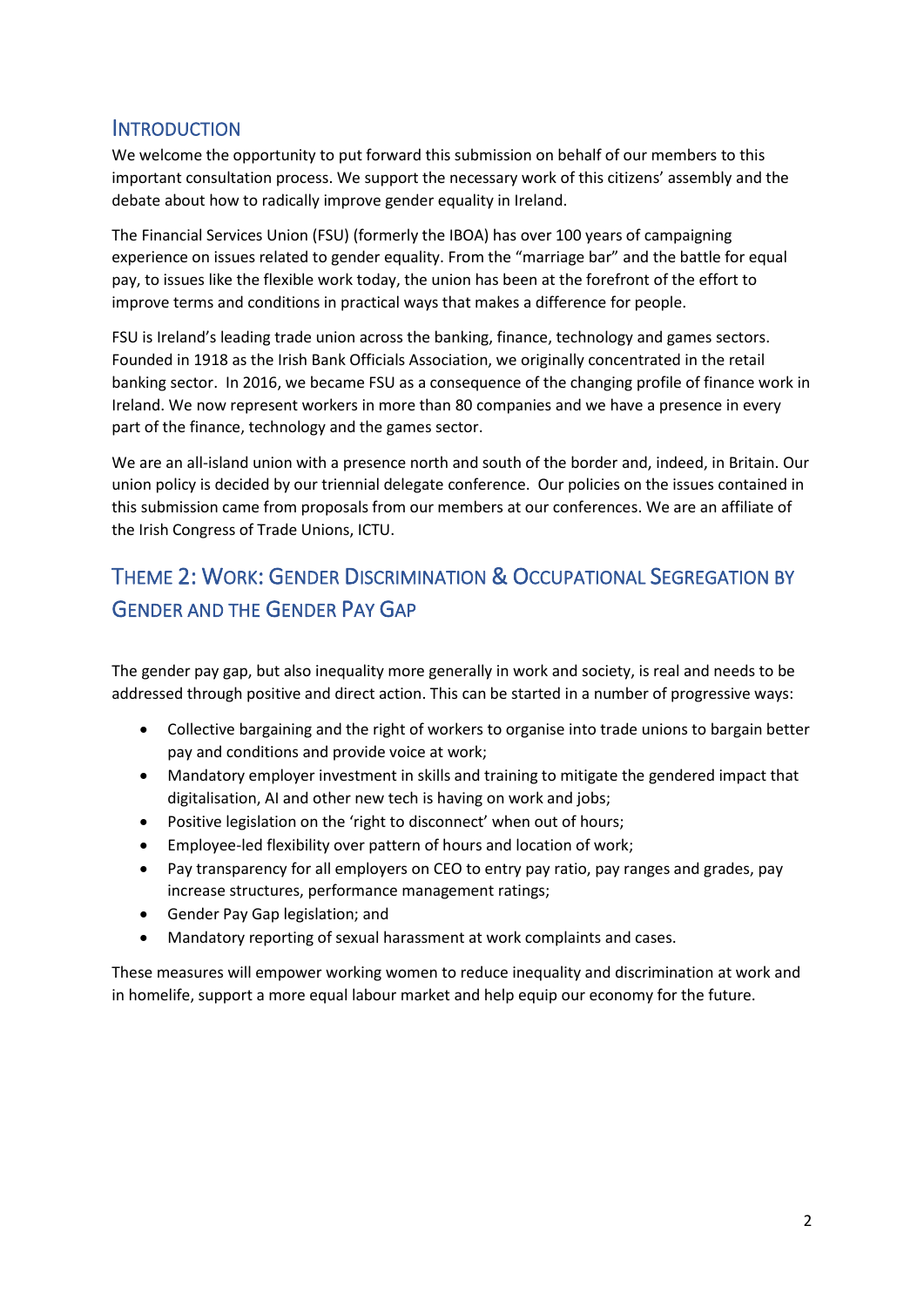## <span id="page-3-0"></span>KEY BARRIERS/ OBSTACLES AND CHALLENGES TO GENDER EQUALITY

*Collective bargaining is proving to be an important means of promoting equality for women in employment…<sup>1</sup>*

It has been well established by many international sources that as collective bargaining coverage has declined inequality has grown<sup>2</sup>. The OECD, ILO<sup>3</sup> and even now the IMF all see collective bargaining as key to reducing inequality generally, but also gender inequality at work more specifically<sup>4</sup>.

Collective bargaining at work is a human right established under The Universal Declaration on Human Rights (Article 23.4), The European Convention on Human Rights (Article 11) and The Charter of Fundamental Rights of the European Union (Article 28) and the International Labour Organisation's (ILO) Fundamental Conventions concerning Freedom of Association and Protection of the Right to Organise Convention, (No 87). In 2012m following formal complaints by the trade union movement the ILO expressed serious concern that Ireland's laws and practice are inadequate and in violation of Conventions 87 and 98, relating to the right to freedom of association, the right to organise and the right to participate in collective bargaining. They recommended (among other things) that Ireland amend the law to bring it in line with the requirements of the Conventions.

The lack of collective bargaining legislation in Ireland and workers right to organise a trade union in their workplace are a key barriers to the promotion of gender equality in work and in society more generally. FSU's research with the University of Limerick (UL), has called out both the gendered impact of technology on jobs and also the need for collective bargaining to help address this<sup>5</sup>.

*The survey results revealed that women and men had some different experiences of workplace technology. Men were more likely to report answering calls/emails outside work hours while women were more likely to expect there would be a significant level of automation of their role and that their work was being monitored through technology.*

*Collective bargaining is needed at workplace level to address the challenges of workplace technology including the impact on workers*

This barrier for providing women with a collective voice at work needs to be removed.

#### <span id="page-3-1"></span>STEPS TO BE TAKEN TO ADDRESS THE ISSUES AND WHO SHOULD ADDRESS THEM

#### <span id="page-3-2"></span>Voice at Work

Providing a statutory basis for collective bargaining and the right for workers to organise their trade union is essential in tackling gender inequality at work. Ireland stands out, and has been called out by the ILO, as missing this important right. This requires the state to legislate, and if necessary a constitutional referendum and amendment, for collective bargaining. This right will provide space at

[actrav/documents/publication/wcms\\_113700.pdf](https://www.ilo.org/wcmsp5/groups/public/---ed_dialogue/---actrav/documents/publication/wcms_113700.pdf)

<sup>1</sup> [https://www.ilo.org/wcmsp5/groups/public/---ed\\_dialogue/---](https://www.ilo.org/wcmsp5/groups/public/---ed_dialogue/---actrav/documents/publication/wcms_113700.pdf)

[actrav/documents/publication/wcms\\_113700.pdf](https://www.ilo.org/wcmsp5/groups/public/---ed_dialogue/---actrav/documents/publication/wcms_113700.pdf)

<sup>&</sup>lt;sup>2</sup> [https://www.oecd.org/employment/revamp-collective-bargaining-to-prevent-rising-labour-market](https://www.oecd.org/employment/revamp-collective-bargaining-to-prevent-rising-labour-market-inequalities-in-rapidly-changing-world-of-work.htm)[inequalities-in-rapidly-changing-world-of-work.htm](https://www.oecd.org/employment/revamp-collective-bargaining-to-prevent-rising-labour-market-inequalities-in-rapidly-changing-world-of-work.htm)

<sup>&</sup>lt;sup>3</sup> [https://www.ilo.org/wcmsp5/groups/public/---ed\\_dialogue/---](https://www.ilo.org/wcmsp5/groups/public/---ed_dialogue/---actrav/documents/publication/wcms_113700.pdf)

<sup>4</sup> <https://www.etuc.org/en/collective-bargaining-and-gender-equality>

<sup>&</sup>lt;sup>5</sup> [https://www.fsunion.org/download/pdf/fsu\\_ul\\_technology\\_work\\_and\\_skills.pdf](https://www.fsunion.org/download/pdf/fsu_ul_technology_work_and_skills.pdf)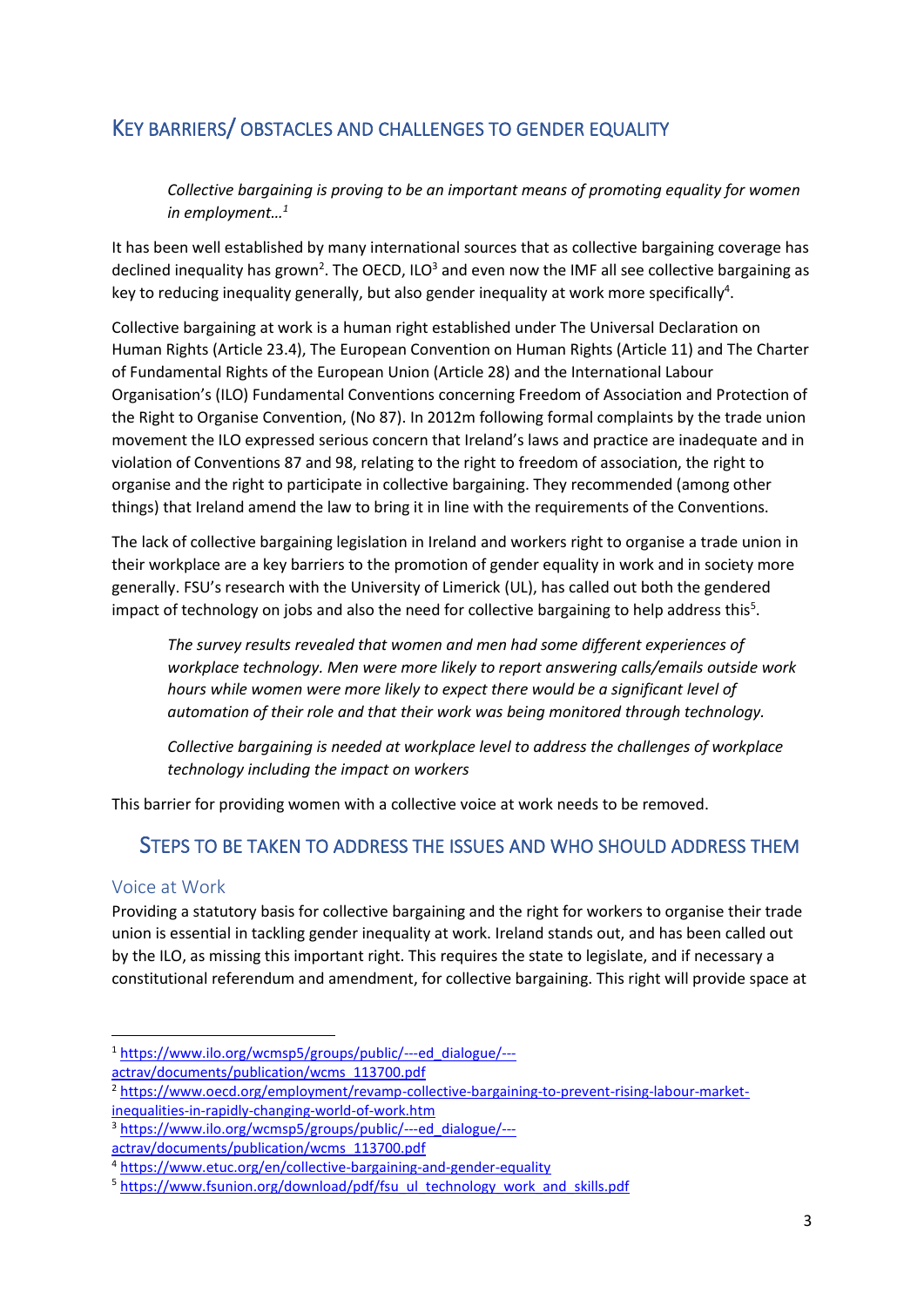work for women to raise issues like gender pay gap, maternity benefit and employee-led flexible working and for women to collectively negotiate solutions with their employers.

FSU is calling for a Fair Work Act<sup>6</sup> to provide for the right to organise a trade union at work, the right to be collectively represented and negotiate workplace agreements and the right to act and strike with protection.

#### <span id="page-4-0"></span>Employer investment in skills

Our UL research shows that women expect more of their role to be automated<sup>7</sup> over the coming years meaning they face greater risk of redundancy from the ever-changing world of service work and production. AI, in particular, is more likely to displace roles that women predominantly occupy meaning more women are facing the risk of redundancy, according to Harvard Business<sup>8</sup> research. Employers need to invest in their staff's skills in order to provide greater long-term job security. Employers, currently, benefit significantly from our education system but they should play a key role in funding and providing for life-long learning at work. Over 36 per cent of workers in our research indicated their employer had not provided training and development in relation to technology at work. We are calling for state action that creatively mandates employers to fund ongoing learning for employees to address those most at risk of redundancy and job displacement, women.

#### <span id="page-4-1"></span>Right to disconnect

*Men were more likely to report answering calls/emails outside work hours while women were more likely to expect there would be a significant level of automation of their role and that their work was being monitored through technology.<sup>9</sup>*

The legislative right to disconnect is important in protecting workers mental health, ensuring a reasonable work-life balance and providing for a more equal gender distribution of home life and roles. The unequal distribution of home life is well documented<sup>10</sup> with little positive sign of progress in Ireland in recent times<sup>11</sup>. In the absence of a right to disconnect women are often hit twice by the expectation that they themselves are always on working while also carrying the greater share of domestic work. The work-related stress pandemic<sup>12</sup> is leading directly to very poor mental health across the population. This needs to be addressed through legislation providing for all employments to introduce a 'right to disconnect' workplace policy through engagement with their trade unions/worker representatives. The policy should provide for the following:

- 1. Commitment from senior management to minimise out of hours contact
- 2. An on-call/standby allowance for any worker expected to keep phone or device on
- 3. Overtime payment for any work then done

<sup>6</sup> <https://www.fsunion.org/updates/2019/07/02/union-call-for-collective-bargaining-to-transform/>

<sup>&</sup>lt;sup>7</sup> [https://www.fsunion.org/download/pdf/fsu\\_ul\\_technology\\_work\\_and\\_skills.pdf](https://www.fsunion.org/download/pdf/fsu_ul_technology_work_and_skills.pdf)

<sup>8</sup> <https://hbr.org/2019/11/as-jobs-are-automated-will-men-and-women-be-affected-equally>

<sup>&</sup>lt;sup>9</sup> [https://www.fsunion.org/download/pdf/fsu\\_ul\\_technology\\_work\\_and\\_skills.pdf](https://www.fsunion.org/download/pdf/fsu_ul_technology_work_and_skills.pdf)

<sup>10</sup> <https://www.esri.ie/system/files?file=media/file-uploads/2015-07/BKMNEXT113.pdf>

<sup>11</sup> [https://www.irishtimes.com/news/social-affairs/housework-gender-gap-persists-in-ireland-and-eu-report](https://www.irishtimes.com/news/social-affairs/housework-gender-gap-persists-in-ireland-and-eu-report-shows-1.3251200)[shows-1.3251200](https://www.irishtimes.com/news/social-affairs/housework-gender-gap-persists-in-ireland-and-eu-report-shows-1.3251200)

<sup>12</sup> <https://www.weforum.org/agenda/2019/10/burnout-mental-health-pandemic/>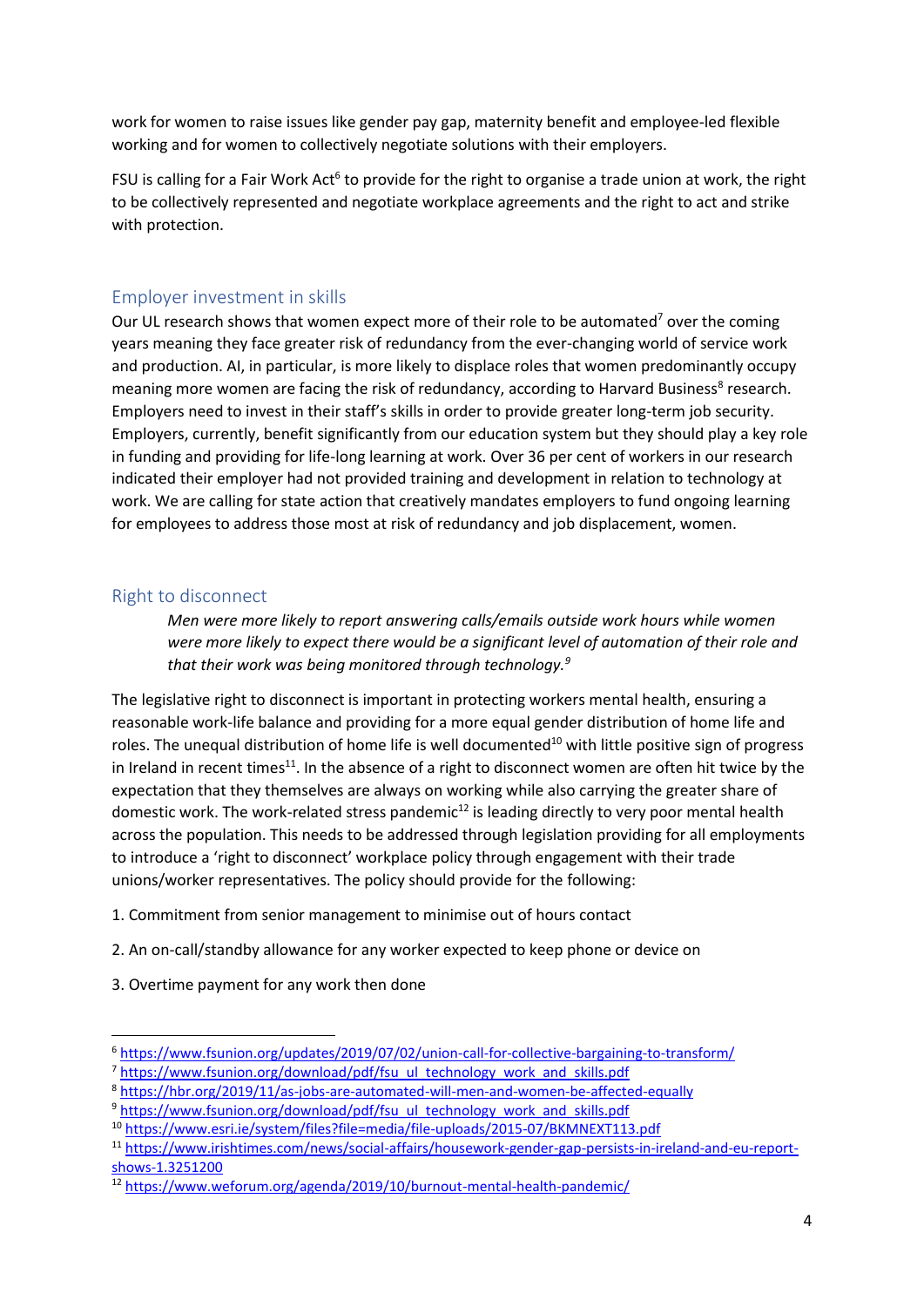4. Protection for employees who invoke their right to disconnect from any victimisation or negative repercussion

5. A mechanism to deal with complaints of breach of policy, allowing for referral to WRC

#### <span id="page-5-0"></span>Employee-led flexibility

Working from home, local hubs or varying hours of work have the potential to help a range of issues like climate change, traffic congestion and rural/urban divides. Options for employees also have the potential to facilitate return to work after a prolonged period of absence and also support people balancing caring responsibilities with work. However, to date, flexibility has been one-sided. We have seen employers introduce zero-hour contracts and technology facilitate 'if and when' work with the growth of the 'gig and platform economy'. We need to shift the flexibility discussion toward employee-led flexibility. The new Finnish Working Time Act, which provides employees the opportunity to control 50% of their working hours and location, is a positive step in that direction. In our submission to the Department of Justice, in their public consultation on flexible working, FSU called for an employee right to request and set, where possible, the following:

- Varied working hours
- Home working
- Hub working
- Compressed hours
- Shorter week
- Part-time and job share

A request should only be turned down after careful consideration and where a reasonable business rationale exists. This rational should be outlined in writing and subject to a robust independent appeal mechanism. Workers should be able to request the same arrangements again after 12 months and the employer mandated to put a plan in place to deliver on the request. Requests for different flexible working should be available within the 12 months. In addition to changes to hours of work and location the Government should legislate for paid overtime and/or a banked system of hours to ensure that workers are always compensated for their actual hours of work. Revenue currently provides for a tax-free allowance to be paid when working from home. This should be made mandatory to compensate workers for the transfer of costs from the office and employer to their home and the worker.

We echo that call in this submission as a means by which gender inequality can be addressed.

#### <span id="page-5-1"></span>Pay Transparency

A lack of pay transparency opens the door to gender bias, sometimes unconscious. Studies have revealed how the lack of pay transparency contributes to the gender pay gap across Europe. When employers' issue job adverts without clear information on pay, they open to door to sometimes unconscious pay discrimination against women<sup>13</sup>. A lack of transparency also has a disciplinary effect

<sup>13</sup> <https://www.etuc.org/en/pressrelease/just-20-brussels-job-adverts-transparent-over-pay>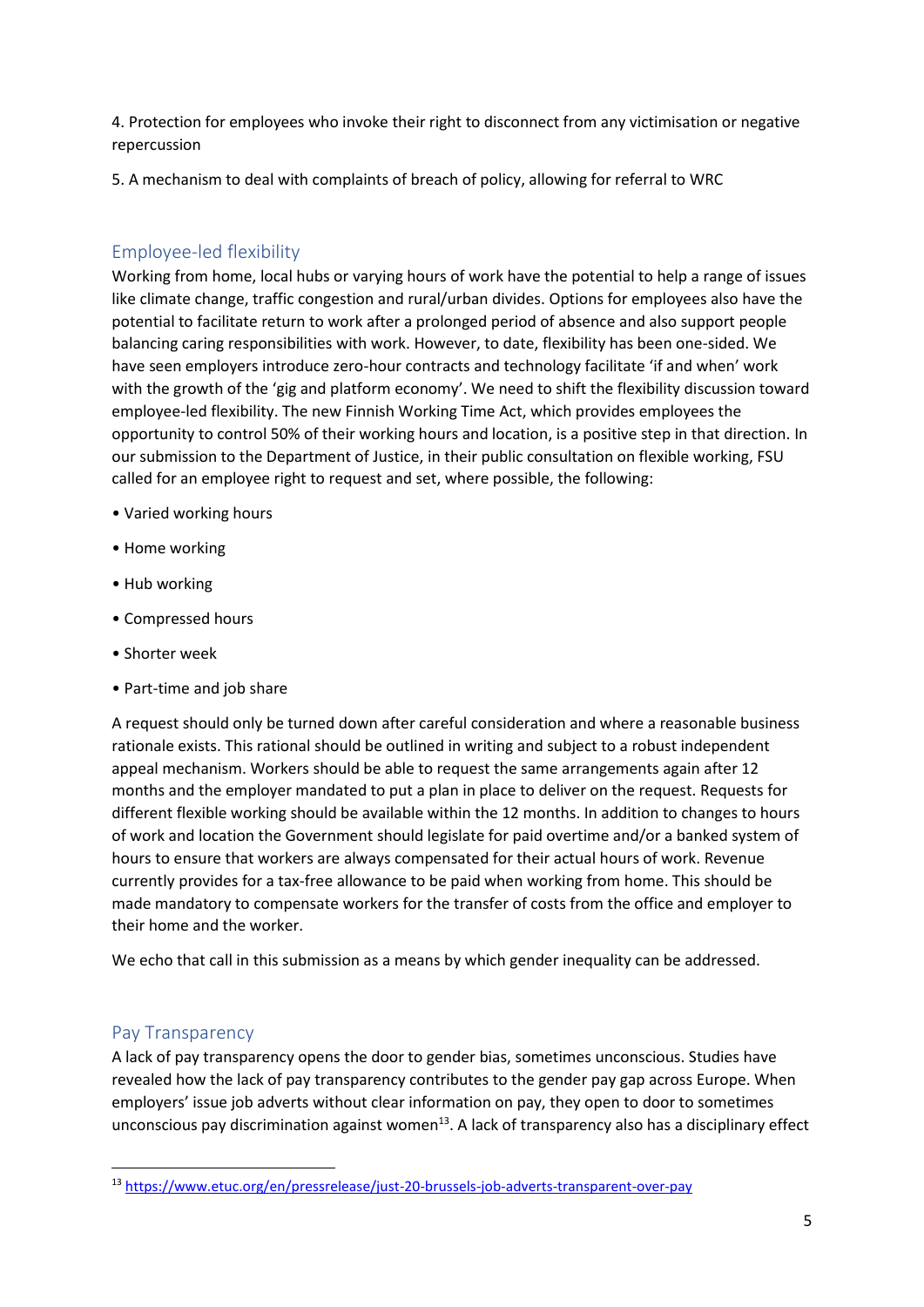on workers. It makes it hard for workers to determine the appropriate salary for their role. Secrecy around pay means that staff have no idea of what salary they should be seeking, or for people to determine whether they are victims of pay discrimination. Many major companies often enforce pay secrecy. This secrecy can also damage part-time workers as it is hard to determine whether discrimination has occurred or not.

The FSU is calling for:

- Legislation to ban pay secrecy causes in contracts
- Regular published pay audits of major companies both public and private sector
- Published CEO to entry level pay ratios and a target of 20:1 for all companies
- Fairer pay models that provide an equal cost of living increase for all workers
- Transparency of role and competencies right across the organisation from top to bottom
- Transparent salary ranges, salary scales and progression mechanisms in place that provide clear guidelines to all concerned on how to progress within the organisation

#### <span id="page-6-0"></span>Gender Pay Legislation

The PWC Women in Work Index, published in 2017, revealed a 14.8% gender pay gap in Ireland<sup>14</sup>. The Morgan McKinley Gender Earnings Gap Ireland 2016 report also revealed that, what they classified as the Financial Services and Regulators sector, had the highest gender pay gap in Ireland, standing at 29%<sup>15</sup>.

The FSU is calling for:

• Transparent Reporting and Action Legislation

One of the most important steps that needs to be taken is to require firms with more than 50 employees to report on gender pay annually and negotiate an action plan with the relevant trade union to address the gap. Our previous submission, made in 2017 on this legislation, provides more detail<sup>16</sup>. We also call for all industry regulatory bodies to take a more proactive steps in overseeing performance management regimes in large workplaces. As research by FSU has found, performance management ratings to discriminate against part-time workers who are overwhelmingly women.

#### <span id="page-6-1"></span>Speak-Up on Sexual Harassment at Work

Sexual harassment in the workplace is still a very real reality for too many workers. A recent report from the Irish Congress of Trade Unions has revealed the extent of the problem<sup>17</sup>.

1. This survey showed that more than half (54 per cent) of respondents have been subject to unwelcome jokes of a sexual nature.

2. Two in five (41 per cent) reported receiving unwelcome verbal sexual advances in the workplace.

<sup>14</sup> <https://www.pwc.co.uk/assets/gender-pay-report-2017-v2.pdf>

<sup>15</sup> [https://live-mmk-galileo.s3-eu-west-](https://live-mmk-galileo.s3-eu-west-1.amazonaws.com/sites/morganmckinley.ie/files/gender_pay_gap_in_ireland_2016.pdf)

<sup>1.</sup>amazonaws.com/sites/morganmckinley.ie/files/gender\_pay\_gap\_in\_ireland\_2016.pdf

<sup>16</sup> [https://www.fsunion.org/download/pdf/gender\\_pay\\_submission.pdf](https://www.fsunion.org/download/pdf/gender_pay_submission.pdf)

<sup>17</sup> <https://www.ictu.ie/press/2019/11/25/ictu-survey-reveals-shockingly-high-levels-of-unde/>